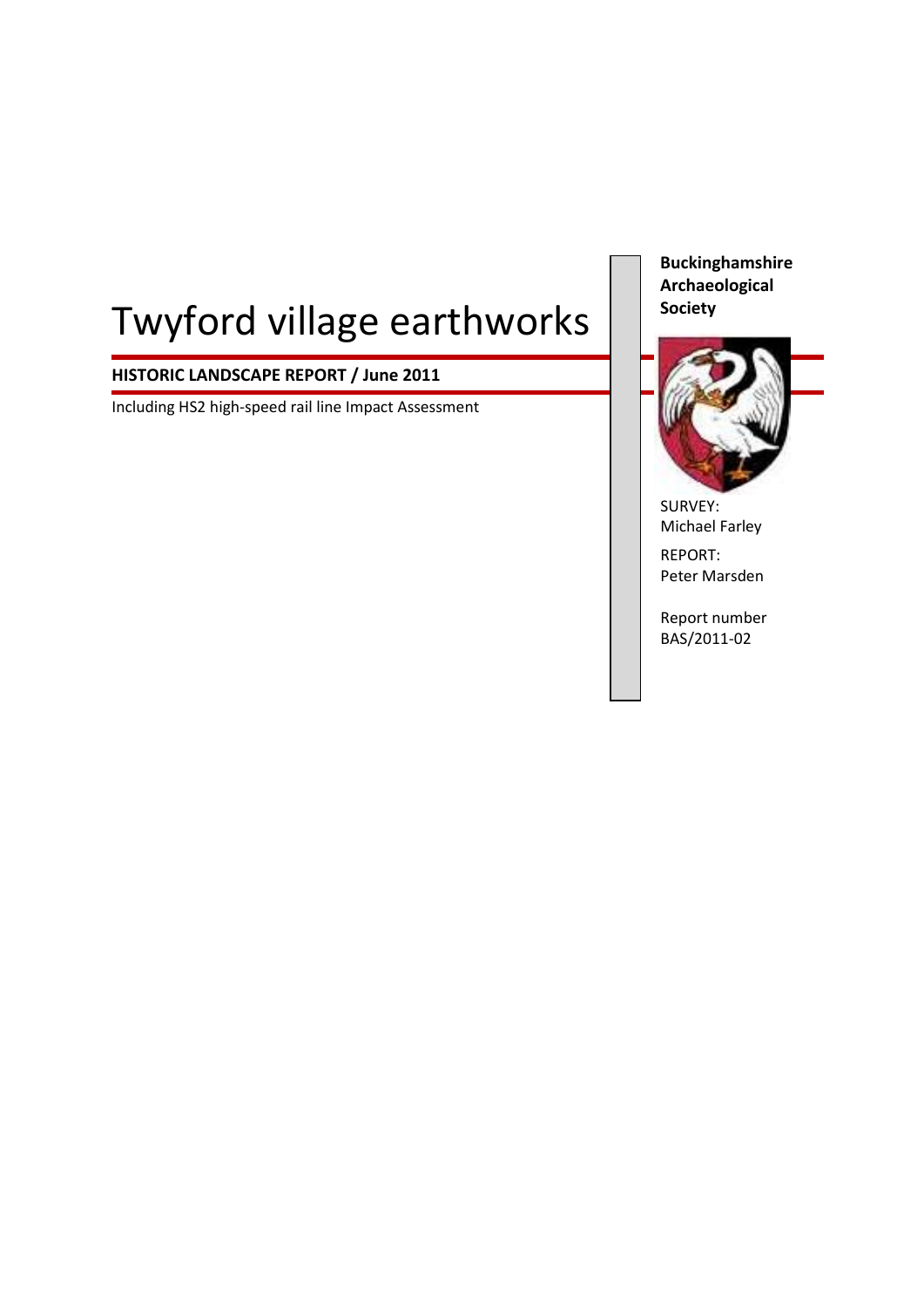# Twyford village earthworks



Buckinghamshire Archaeological Society

# **HISTORIC LANDSCAPE REPORT / June 2011**

Compiled by Peter Marsden from field survey notes made in March 2011 by Michael Farley. This is report number BAS/HBG/Twyford/2011-02.

### **1 THE SITE**



**Figure 1: The northern end of Twyford village seen from the air. The area of earthworks is outlined in black, with the old railway line (C) beyond it. The new high-speed line would follow re-use and widen the old line at this point. The parish church (A) is left of centre, with St Mary's House (B) to its right.** PHOTO: MIKE FARLEY.

#### **1.1 Geographical location**

The centre of old Twyford village is the Parish Church of the Assumption, at UK National Grid Reference SP665266. Air photographs show earthworks in fields to the north and south-east of the old village centre, with the most significant immediately to the north-east of the church. Large areas of medieval ridge-and-furrow also indicate the Twyford's former open fields.

#### **1.2 Historic context**

The village of Twyford dates from Anglo-Saxon times and is recorded in Domesday Book (1086).<sup>1</sup> The Parish Church of the Assumption has a Norman doorway and is listed Grade I.<sup>2</sup> The nearby St Mary's House, listed Grade II, $^3$  was owned until 1951 by Lincoln College, Oxford, which had held the rectorship of the parish since 1475.

The earthworks are recorded in the Buckinghamshire Historic Environment Record (record number HER 2961).<sup>4</sup>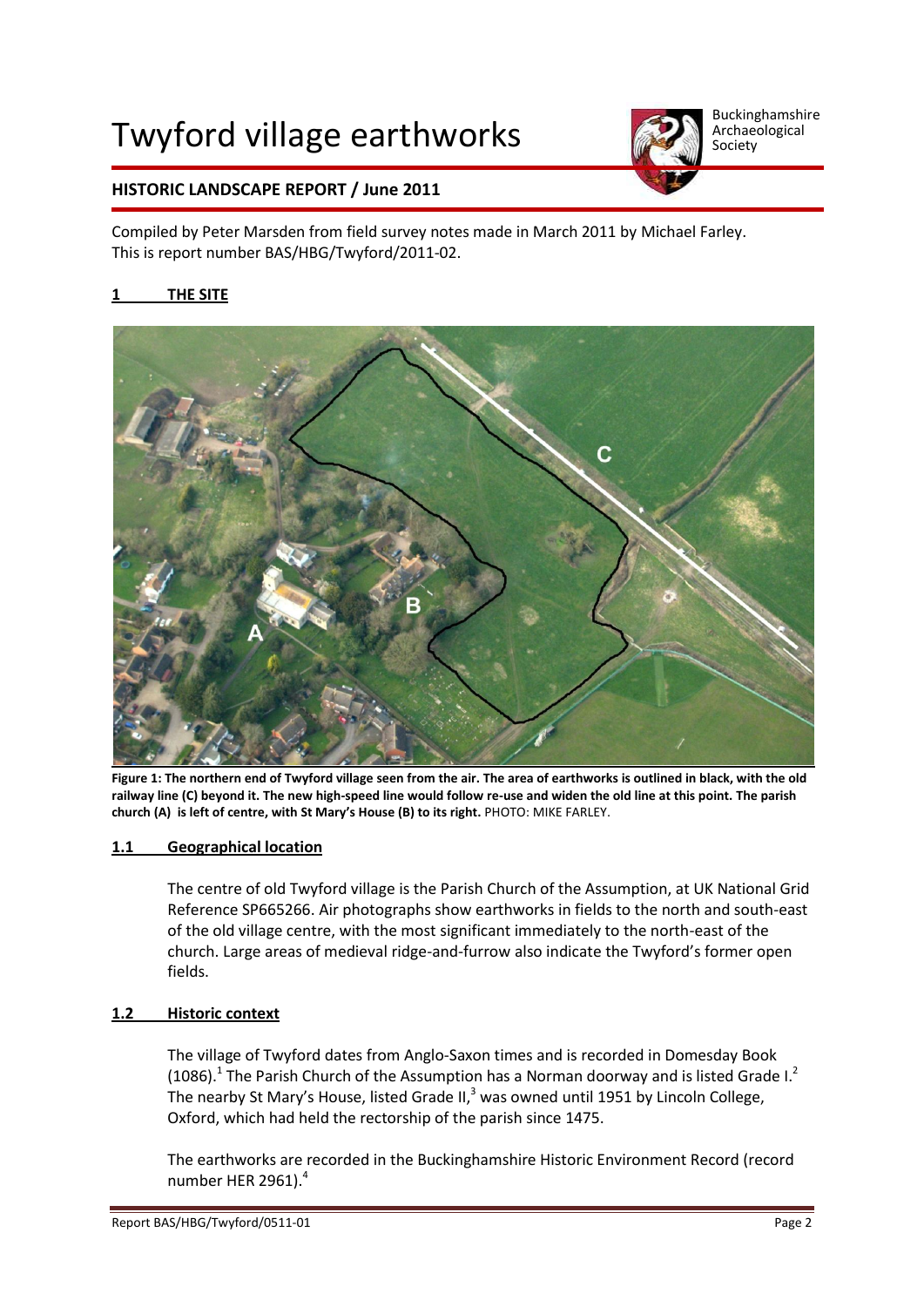#### **2 THE SURVEY**

A brief appraisal of the earthworks close to the church was carried out on 21 March 2011 by Michael Farley for the Buckinghamshire Archaeological Society (BAS). This was part of a wider survey of the village by BAS members in advance of a government proposal to construct a high-speed railway line (described in short as 'HS2'), whose planned route would run to the north of the village – immediately along the northern edge of the earthworks.<sup>5</sup>

#### **3 SUMMARY**

The field survey noted that the earthworks include a large rectangular enclosure with a welldefined ditch and clear traces of an internal bank. The present St Mary's House, originally a medieval open-hall house, would sit within this enclosure. This suggests that the enclosure marks the manorial centre of the medieval village. The remaining earthworks indicate the extent of the medieval village to its north and east. Action is recommended to protect the site and for further archaeological investigations.

#### **4 FINDINGS**

#### **4.1 The earthworks**

Earlier field surveys in 1977 and 1981 identified the remains of a 'large house platform'. This further survey indicates that this understates the principal earthworks, which in fact delineate a large rectangular enclosure with a well-defined ditch and clear traces of an internal bank along its southern side. This has a well-defined return to the north-east, then back towards the NW.

The visible extent of this enclosure indicates that it would have extended further to the west, raising the possibility that St Mary's House, at one time the vicarage, would have sat within it. A banked and ditched enclosure seems a little grandiose for a vicarage – so it is possible that the present St Mary's House could have started life as a manor house, or at least part of the manorial complex.



**Figure 2: The figure is standing on the south-east corner of the rectangular enclosure, with part of its enclosing ditch to the left. Part of St Mary's House can be seen in the background.** PHOTO: MIKE FARLEY.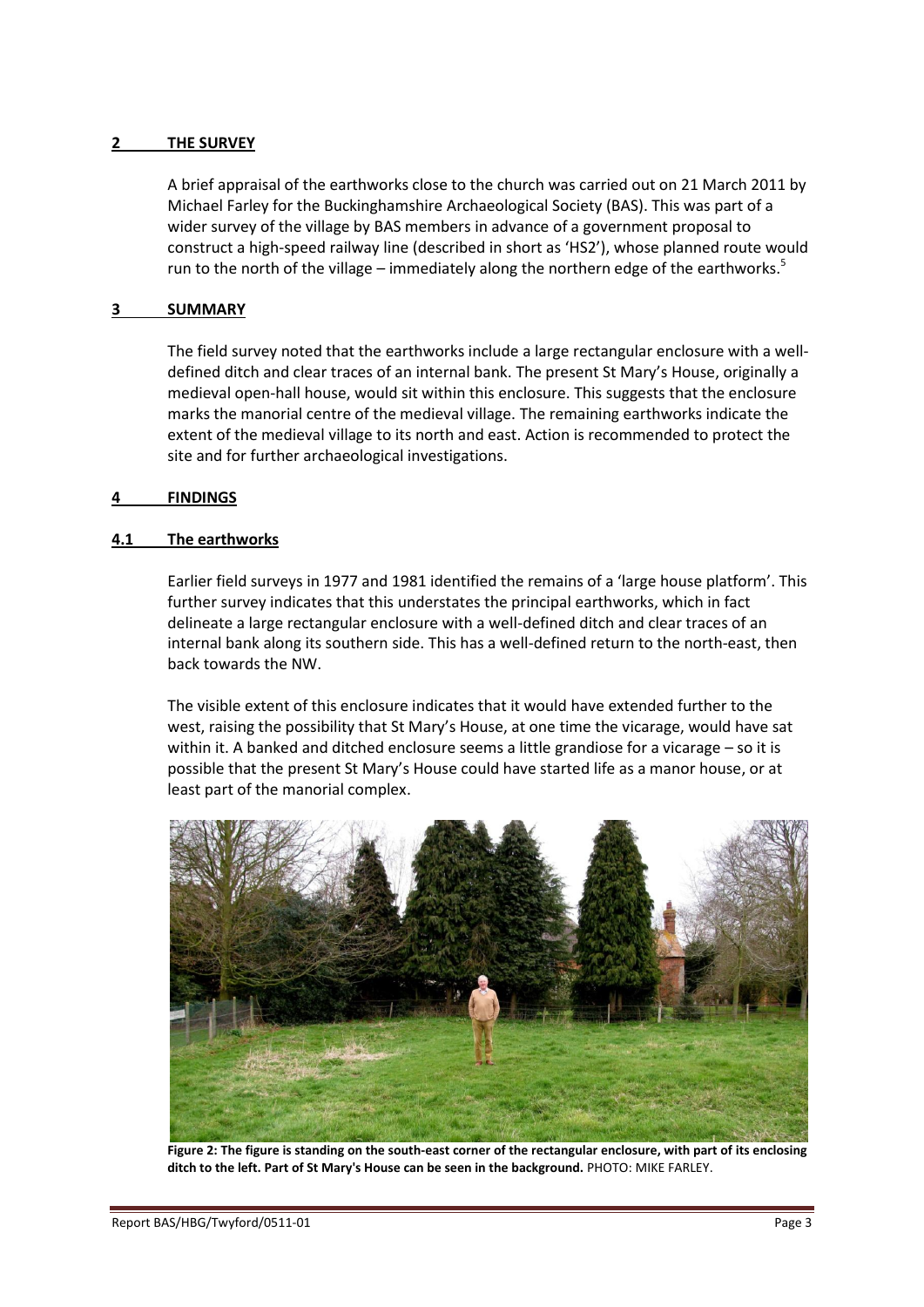Elsewhere on the site there is a substantial arcing holloway (or conceivably a ditch) which begins to the north of St Mary's House and exits the site further east, to the north of a later pond near the former railway track. Other lesser earthworks are contained within the arc.

Mole hills and other disturbances to the ground were checked in the principal area but no artefacts were noted. The site is on gravel.

Air photographs of the field on the north side of the disused railway track, and therefore adjacent to the earthworks, show traces of ridge and furrow. This is just about discernible in a few places on the ground but the field has been heavily ploughed.

Since 1981 the churchyard has been extended to the south-east into the area of earthworks. The church now has permission to extend its graveyard further to the north, into the area of the rectangular banked enclosure. As there is no doubt that the earthworks form a significant part of early Twyford and are a coherent whole, this is not advisable.

#### **4.2 Documentary sources**

The county HER record indicates, under the same record number, potential further earthworks in a field on the other side of a north-south track which runs to the east of the main earthworks surveyed here. These were not checked on the ground but as the area concerned is now a playing field the survival of earthworks there may now be unlikely.

#### **4.3 Further investigations**

The earthworks should be fully surveyed. A programme of test pits would help provide closer dating. The grounds of St Mary's House should also be surveyed to identify the course of the western arm of the rectangular embanked enclosure. The history of this part of the site would be worth researching in more detail to identify its possible continuity with any manorial site.

The site as a whole has educational value. If the landowner were to agree public access, an interpretation board at minimum would be welcome. Even better would be if the parish council was permitted to purchase the land for open space.

#### **5: Recommendations**

- 5.1 'Listing': The small fields immediately east and north of the church contain well-preserved earthworks which outline the manorial centre and village of medieval Twyford. This area needs to be protected, for instance by their inclusion in a Conservation Area.
- 5.2 The church graveyard: The proposed extension of the graveyard on to the rectangular banked enclosure would certainly cause damage to what may prove to be Twyford's most important medieval earthworks. It would be most helpful if this extension did not take place.
- 5.3 The impact of HS2: The planned high-speed rail line would run directly along the northern edge of the earthworks complex. These continue right up to the edge of the old railway line fence, which here is the exact route of the new line. Any intrusion beyond this present fence, whether for construction work or to insert mitigating structures such as a high fence or large earthbank, would destroy the earthworks of this manorial centre. It is also possible that some archaeological evidence may survive beneath or beyond the old railway line.